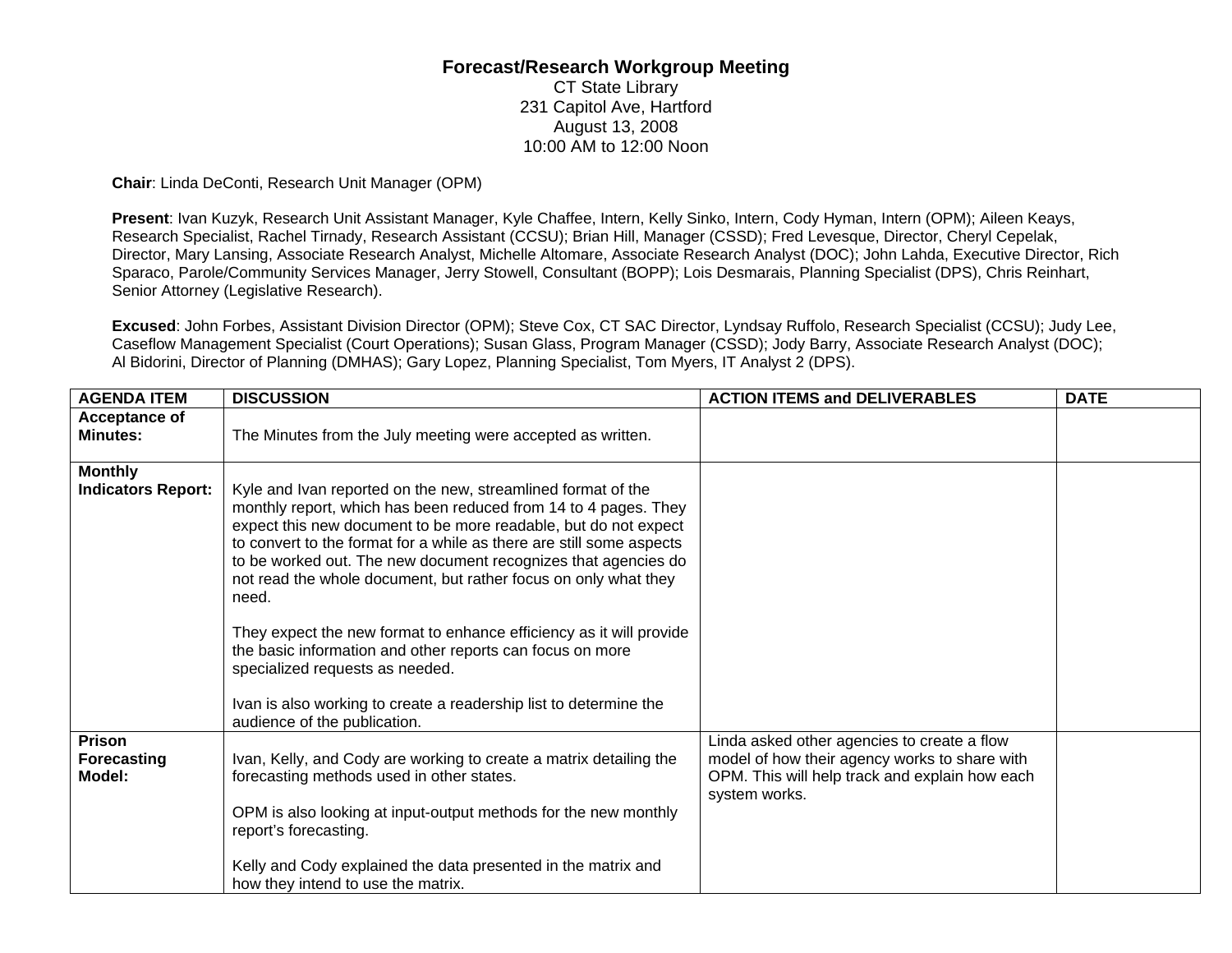| <b>AGENDA ITEM</b>       | <b>DISCUSSION</b>                                                                                                                                                                                                                                                                                                                                                                                       | <b>ACTION ITEMS AND DELIVERABLES</b> | <b>DATE</b> |
|--------------------------|---------------------------------------------------------------------------------------------------------------------------------------------------------------------------------------------------------------------------------------------------------------------------------------------------------------------------------------------------------------------------------------------------------|--------------------------------------|-------------|
| Annual                   |                                                                                                                                                                                                                                                                                                                                                                                                         |                                      |             |
| <b>Recidivism Study:</b> | Ivan discussed the two data sets OPM is working with: the inmate<br>cohorts for 1997 and 2004.                                                                                                                                                                                                                                                                                                          |                                      |             |
|                          | He plans to use the 1997 data to format a report so that when the<br>2004 data comes in, the report will be easier to create.                                                                                                                                                                                                                                                                           |                                      |             |
|                          | Ivan also explained the meetings with CJPAC members as a<br>means of gaining an understanding of what is helpful from the<br>recidivism reports.                                                                                                                                                                                                                                                        |                                      |             |
|                          | By November, they would like to get preliminary findings to get<br>impressions and opinions of the document's format.                                                                                                                                                                                                                                                                                   |                                      |             |
|                          | They are tying to make the report easily and quickly produced.<br>There are still some outstanding questions such as the best tool to<br>analyze the data (access or spss) and the syntax file problems<br>that Steve is currently fixing.                                                                                                                                                              |                                      |             |
|                          | They hope that the new report will allow for more complex<br>analyses of recidivism. The specific details will be produced in<br>separate documents so they can be catered only to the interested<br>groups.<br>There was concern expressed about breaking release<br>mechanisms into separate categories as the process is                                                                             |                                      |             |
|                          | complicated and inmates often use many of the community<br>supervision mechanisms. OPM will be cautious while creating the<br>document not to oversimplify the system.                                                                                                                                                                                                                                  |                                      |             |
|                          | There will be separate outcome studies on halfway houses, and<br>the difference between special parole and the split sentence<br>probation. OPM invited the other agencies to send specific<br>requests concerning these two studies. Ivan also assured CSSD<br>that they will be careful to control for variables such as risk in the<br>study comparing special parole with split sentence probation. |                                      |             |
|                          | OPM is also going to look at the release types used by other<br>states.                                                                                                                                                                                                                                                                                                                                 |                                      |             |
|                          | Ivan briefly discussed violence codes and how different agencies<br>define violence differently. There will be future discussion of these<br>issues.                                                                                                                                                                                                                                                    |                                      |             |
|                          |                                                                                                                                                                                                                                                                                                                                                                                                         |                                      |             |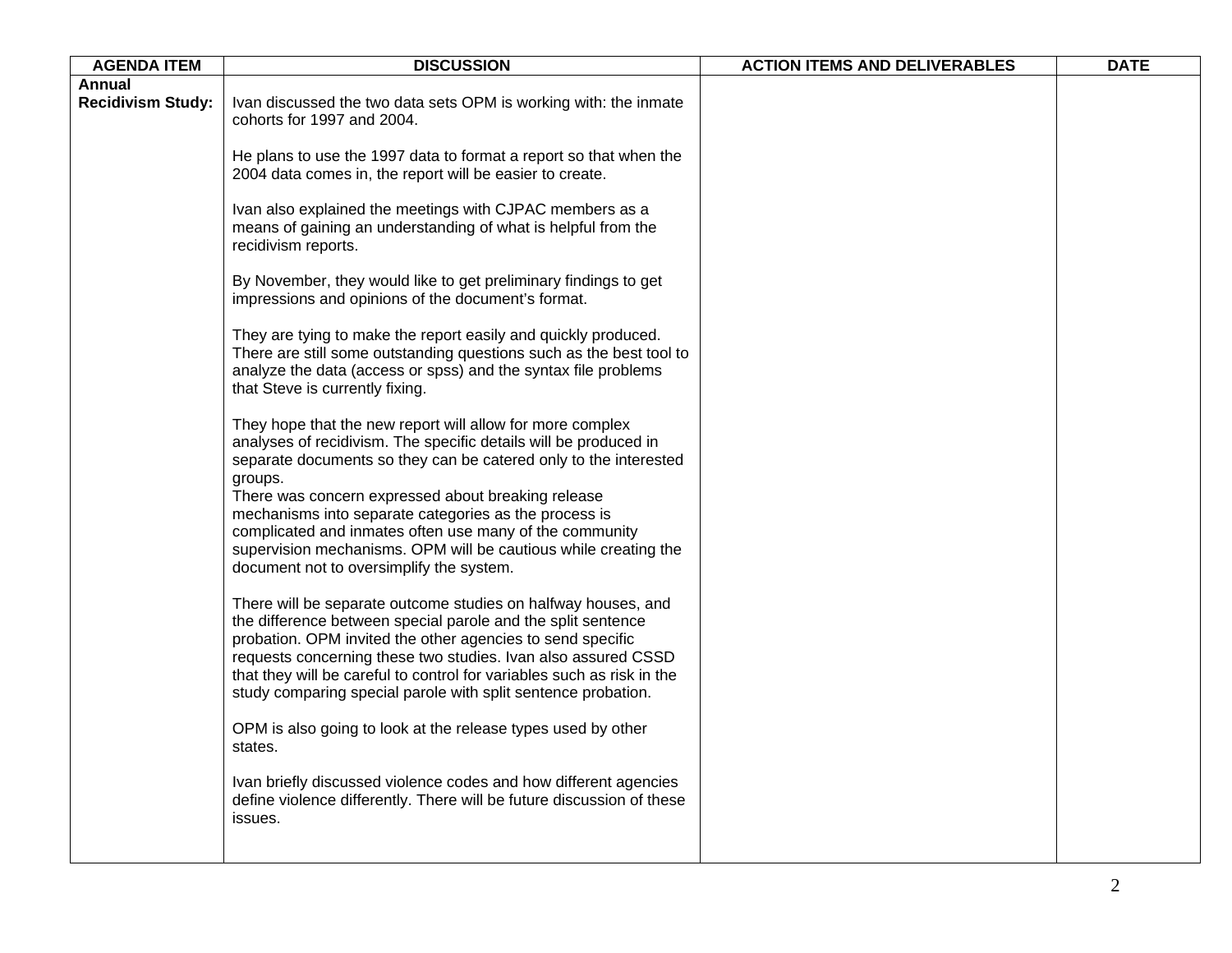| <b>AGENDA ITEM</b>     | <b>DISCUSSION</b>                                                                                                                                                                                                                                                                                                                                                                                                                                                                                                                                                                                            | <b>ACTION ITEMS AND DELIVERABLES</b> | <b>DATE</b> |
|------------------------|--------------------------------------------------------------------------------------------------------------------------------------------------------------------------------------------------------------------------------------------------------------------------------------------------------------------------------------------------------------------------------------------------------------------------------------------------------------------------------------------------------------------------------------------------------------------------------------------------------------|--------------------------------------|-------------|
| <b>Agency Updates:</b> | <b>BOPP:</b>                                                                                                                                                                                                                                                                                                                                                                                                                                                                                                                                                                                                 |                                      |             |
|                        | Rich noted that main difference in the July Hearing Schedule was<br>the loss of the administrative review process that was eliminated<br>by the 08-01 criminal justice reform act. This was the first month<br>without the administrative review process and all cases were<br>presented with the inmates in person or via video conference to<br>panels of the board. Subsequently, there was a lower rate for<br>parole hearings.                                                                                                                                                                          |                                      |             |
|                        | BOPP is still tackling three main areas concerns associated with<br>changes from the special session: new full time/part time Board,<br>staffing, and time. The new Board became effective 7/1/08 and<br>there are still 4 vacant part time board members positions who<br>need to be trained when appointed. There was also a concern<br>over whether the part time service would be measured as 960<br>hours or 120 days; it was finally settled that the time would be<br>measured as a function of hours rather than days.                                                                               |                                      |             |
|                        | BOPP averaged 29 hearings in JULY with average of 7 cases per<br>hearing. There is an increased backlog of about 1,600 cases (up<br>from 1,500) as the result of the elimination of the administrative<br>reviews, training the new board members, and the increased<br>length of the hearings. To tackle the backlog, BOPP will be using<br>grant money awarded from OPM to hire 5 120s and 4 clerical staff<br>to address 100 backlog cases each. They expect these new<br>employees to take 30 days to train. BOPP is hoping to hear<br>around 500 cases by December 31 and expect about 400<br>releases. |                                      |             |
|                        | Other concerns of BOPP are the working hours of the<br>representatives from the Office of Victims' Services, the<br>downsides of video conferencing, and the data transfer from<br>CSSD and DMHAS.                                                                                                                                                                                                                                                                                                                                                                                                           |                                      |             |
|                        | BOPP had a question concerning OPM's monthly indicator report.<br>There is no clarification of the revoke/reparole population in the<br>monthly. For instance, there are 144 paroles cases, but an<br>additional 74 cases were revoked and reparoled. BOPP will send<br>updated numbers to Kelly and she will account for these numbers<br>as well as the overlapping populations in the monthly reports.                                                                                                                                                                                                    |                                      |             |
|                        |                                                                                                                                                                                                                                                                                                                                                                                                                                                                                                                                                                                                              |                                      |             |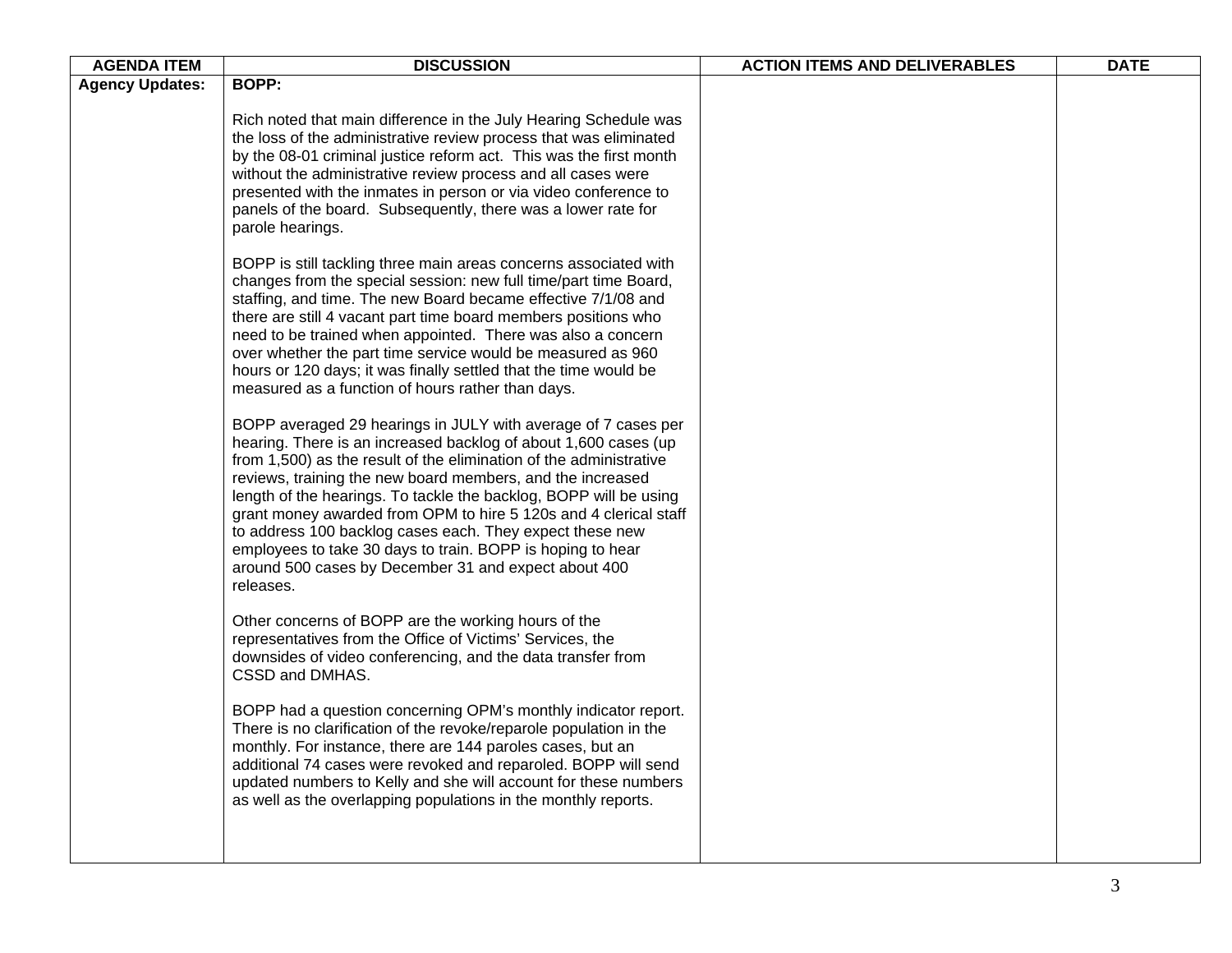| <b>AGENDA ITEM</b>    | <b>DISCUSSION</b>                                                                                                                    | <b>ACTION ITEMS AND DELIVERABLES</b> | <b>DATE</b> |
|-----------------------|--------------------------------------------------------------------------------------------------------------------------------------|--------------------------------------|-------------|
| <b>Agency Updates</b> | <b>CSSD:</b>                                                                                                                         |                                      |             |
| <b>Continued:</b>     | Representatives from CSSD met with OPM to discuss their                                                                              |                                      |             |
|                       | reports. CSSD is currently conducting internal reports and                                                                           |                                      |             |
|                       | highlighting programs and research                                                                                                   |                                      |             |
|                       |                                                                                                                                      |                                      |             |
|                       | They are working on a year 1 progress report with CCSU.                                                                              |                                      |             |
|                       | Brian also commented on the effects of the raise the age                                                                             |                                      |             |
|                       | legislation. They are researching to evaluate the projected                                                                          |                                      |             |
|                       | effects on capacity and resources. CSSD is working with                                                                              |                                      |             |
|                       | DOC to estimate the new population of the juvenile system                                                                            |                                      |             |
|                       | because adding 17 and 18 year olds as juveniles might                                                                                |                                      |             |
|                       | double the juvenile incarcerated population. They are also                                                                           |                                      |             |
|                       | working to evaluate the risk levels assigned to these                                                                                |                                      |             |
|                       | individuals; in the adult system their risk level might be low,                                                                      |                                      |             |
|                       | whereas it could be significantly higher in the juvenile                                                                             |                                      |             |
|                       | system. They look at the population risk so they can                                                                                 |                                      |             |
|                       | determine how to best distribute staff. They have about 1.5                                                                          |                                      |             |
|                       | years to conduct this research before the raise the age law                                                                          |                                      |             |
|                       | goes into effect.                                                                                                                    |                                      |             |
|                       | DPS:                                                                                                                                 |                                      |             |
|                       | Lois reported on the success of the FBI training from July 21 <sup>st</sup>                                                          |                                      |             |
|                       | through the 24 <sup>th</sup> . She indicated that 150 attended the NIBRS                                                             |                                      |             |
|                       | training and 50 attended the UCR training. Both programs                                                                             |                                      |             |
|                       | received good feedback. DPS is currently responding to specific                                                                      |                                      |             |
|                       | questions put forward by individual towns. DPS is waiting for the                                                                    |                                      |             |
|                       | PowerPoint presentations from the FBI trainer, and will request                                                                      |                                      |             |
|                       | assistance in putting the documents on the DPS website.                                                                              |                                      |             |
|                       | The DPS website has been updated to include the three 2006                                                                           |                                      |             |
|                       | Family Violence (FV) reports, the 2002-2006 Hate Crime reports,                                                                      |                                      |             |
|                       | and scanned versions of the Crime in CT (CIC) publications dating                                                                    |                                      |             |
|                       | back to 1992. DPS is aiming to have the 2005 CIC report                                                                              |                                      |             |
|                       | completed by September $30^{\text{th}}$ . New Haven just submitted their                                                             |                                      |             |
|                       | October 2006 data, so the 2006 CIC report is expected to be                                                                          |                                      |             |
|                       | completed by December 31 <sup>st</sup> . The current projection for<br>completion of the 2007 CIC report is March 31, 2009. The 2007 |                                      |             |
|                       | Hate Crime report is completed and is being reviewed. The 2007                                                                       |                                      |             |
|                       | Family Violence reports cannot be generated until problems with                                                                      |                                      |             |
|                       | the new FV database are resolved.                                                                                                    |                                      |             |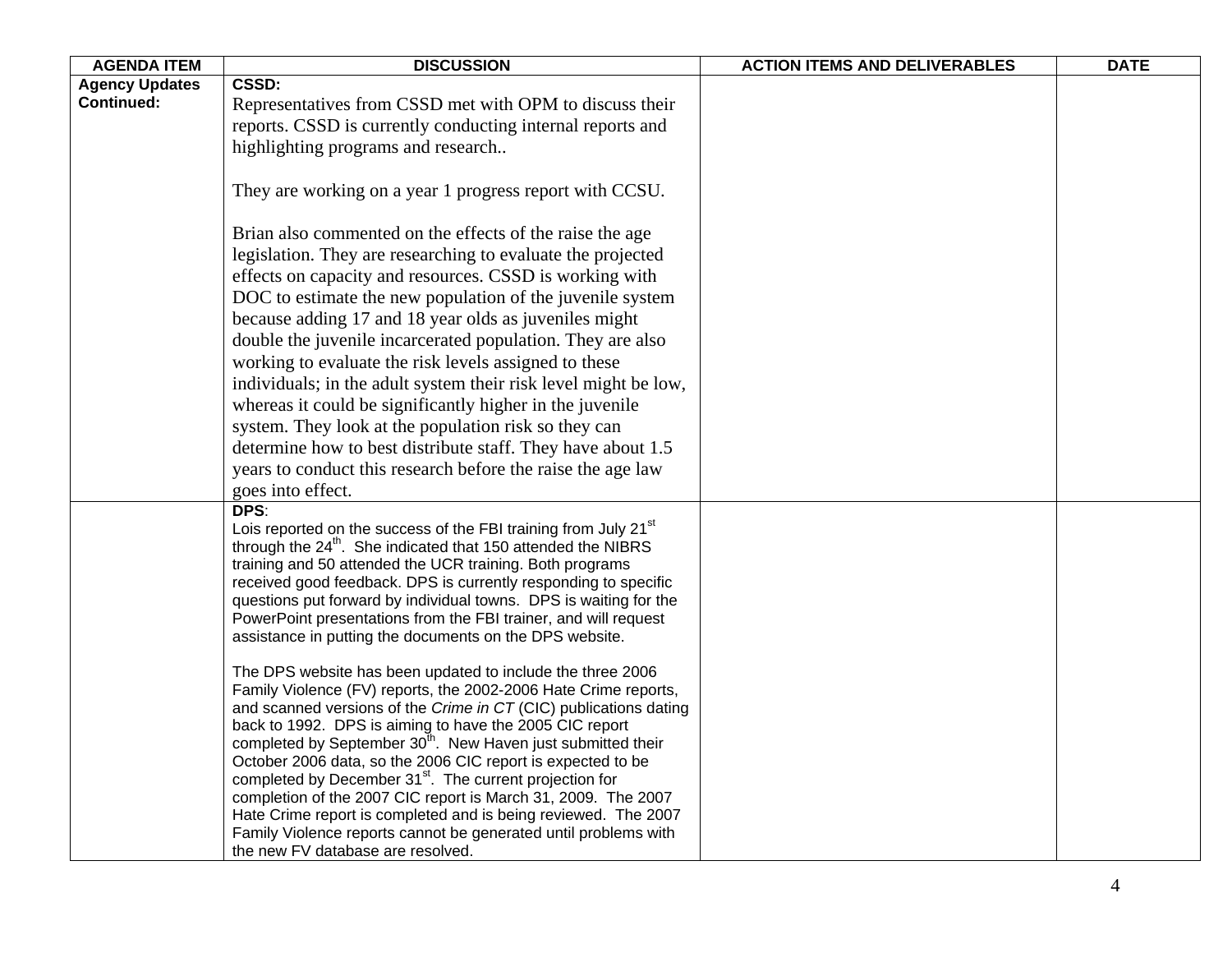| <b>AGENDA ITEM</b>                                                    | <b>DISCUSSION</b>                                                                                                                                                                                                                                                                                                                                                                                                                                    | <b>ACTION ITEMS AND DELIVERABLES</b> | <b>DATE</b> |
|-----------------------------------------------------------------------|------------------------------------------------------------------------------------------------------------------------------------------------------------------------------------------------------------------------------------------------------------------------------------------------------------------------------------------------------------------------------------------------------------------------------------------------------|--------------------------------------|-------------|
| <b>Agency Updates</b>                                                 | DOC:                                                                                                                                                                                                                                                                                                                                                                                                                                                 |                                      |             |
| <b>Continued:</b>                                                     | Fred reported that there were no significant changes in the<br>numbers. The incarcerated population is 19,921 (the sentenced<br>male population increased by $150 - 180$ and the pretrial male<br>population increased by 150). The numbers from Hartford and<br>New Haven are having the most increases. DOC is working with<br>CSSD on re-entry programs.                                                                                          |                                      |             |
|                                                                       | Housing the level $3 + 4$ populations as become a problem, but<br>there are excess beds available for level 2 inmates. However, the<br>levels cannot be mixed for security purposes.                                                                                                                                                                                                                                                                 |                                      |             |
|                                                                       | Transitional Supervision numbers have gone down 22 from July<br>and 27 from the first of the month.                                                                                                                                                                                                                                                                                                                                                  |                                      |             |
|                                                                       | The population is down 320 from the all time high.                                                                                                                                                                                                                                                                                                                                                                                                   |                                      |             |
|                                                                       | DOC has created a workgroup for a state-wide reentry strategy.<br>They are planning to use the Results Based Accountability<br>methodology as a framework for the strategy - OFA has been<br>using RBA with a number of state agencies. Commissioner Lantz<br>will bring a draft to the next PJOC meeting to get input from others<br>and will bring a copy to CJPAC in November or December in<br>preparation for the OPM presentation in February. |                                      |             |
|                                                                       | Legislative:<br>Chris reported that there is not much happening on the criminal<br>justice front in the legislative sector.                                                                                                                                                                                                                                                                                                                          |                                      |             |
| <b>Discussion</b><br>/Demonstration of<br>the Research<br>Compendium: | Rachel gave a brief overview of the project. She has scanned<br>paper documents so that the library can load them online. The<br>library has updated the website to search by agency and topic.                                                                                                                                                                                                                                                      |                                      |             |
|                                                                       | She is still checking that all the documents are available.<br>Rachel also presented an overview of the guidelines for submitting<br>agency produced documents.                                                                                                                                                                                                                                                                                      |                                      |             |
|                                                                       | Julie and Nancy with the library handed out documents and gave<br>an electronic tour of how to use the compendium and also a tour<br>of the stacks in the library. They also issued library cards.                                                                                                                                                                                                                                                   |                                      |             |